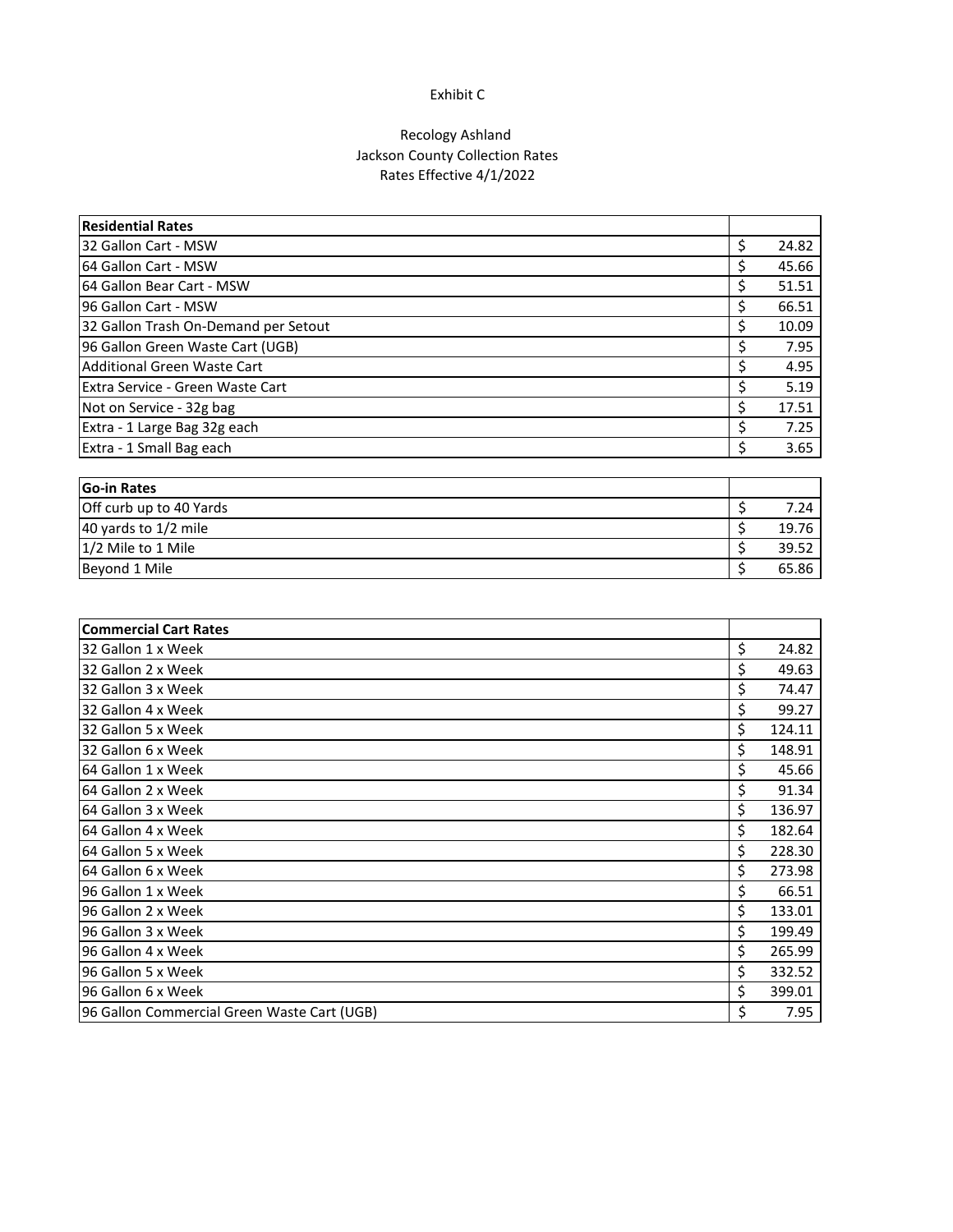#### Exhibit C

# Recology Ashland

## Jackson County Collection Rates

| <b>Container Rates</b> |    |          |
|------------------------|----|----------|
| 1 Yard 1 x Week        | \$ | 121.55   |
| 1 Yard 2 x Week        | \$ | 214.52   |
| 1 Yard 3 x Week        | \$ | 307.51   |
| 1 Yard 4 x Week        | \$ | 400.49   |
| 1 Yard 5 x Week        | \$ | 493.46   |
| 1 Yard 6 x Week        | \$ | 586.45   |
| 1.5 Yard 1 x Week      | \$ | 152.13   |
| 1.5 Yard 2 x Week      | \$ | 271.80   |
| 1.5 Yard 3 x Week      | \$ | 391.47   |
| 1.5 Yard 4 x Week      | \$ | 511.14   |
| 1.5 Yard 5 x Week      | \$ | 630.82   |
| 1.5 Yard 6 x Week      | \$ | 750.49   |
| 2 Yard 1 x Week        | \$ | 182.73   |
| 2 Yard 2 x Week        | \$ | 329.11   |
| 2 Yard 3 x Week        | \$ | 475.47   |
| 2 Yard 4 x Week        | \$ | 621.86   |
| 2 Yard 5 x Week        | \$ | 768.22   |
| 2 Yard 6 x Week        | \$ | 914.60   |
| 3 Yard 1 x Week        | \$ | 243.91   |
| 3 Yard 2 x Week        | \$ | 443.67   |
| 3 Yard 3 x Week        | \$ | 643.42   |
| 3 Yard 4 x Week        | \$ | 843.17   |
| 3 Yard 5 x Week        | \$ | 1,042.93 |
| 3 Yard 6 x Week        | \$ | 1,242.68 |
| 4 Yard 1 x Week        | \$ | 305.10   |
| 4 Yard 2 x Week        | \$ | 558.24   |
| 4 Yard 3 x Week        | \$ | 811.38   |
| 4 Yard 4 x Week        | Ś  | 1,064.52 |
| 4 Yard 5 x Week        | \$ | 1,317.68 |
| 4 Yard 6 x Week        | \$ | 1,570.81 |
| 5 Yard 1 x Week        | \$ | 366.30   |
| 5 Yard 2 x Week        | \$ | 672.83   |
| 5 Yard 3 x Week        | \$ | 979.36   |
| 5 Yard 4 x Week        | \$ | 1,285.90 |
| 5 Yard 5 x Week        | \$ | 1,592.44 |
| 5 Yard 6 x Week        | \$ | 1,898.96 |
| 6 Yard 1 x Week        | \$ | 427.49   |
| 6 Yard 2 x Week        | \$ | 787.42   |
| 6 Yard 3 x Week        | \$ | 1,147.36 |
| 6 Yard 4 x Week        | \$ | 1,507.29 |
| 6 Yard 5 x Week        | \$ | 1,867.23 |
| 6 Yard 6 x Week        | \$ | 2,227.17 |